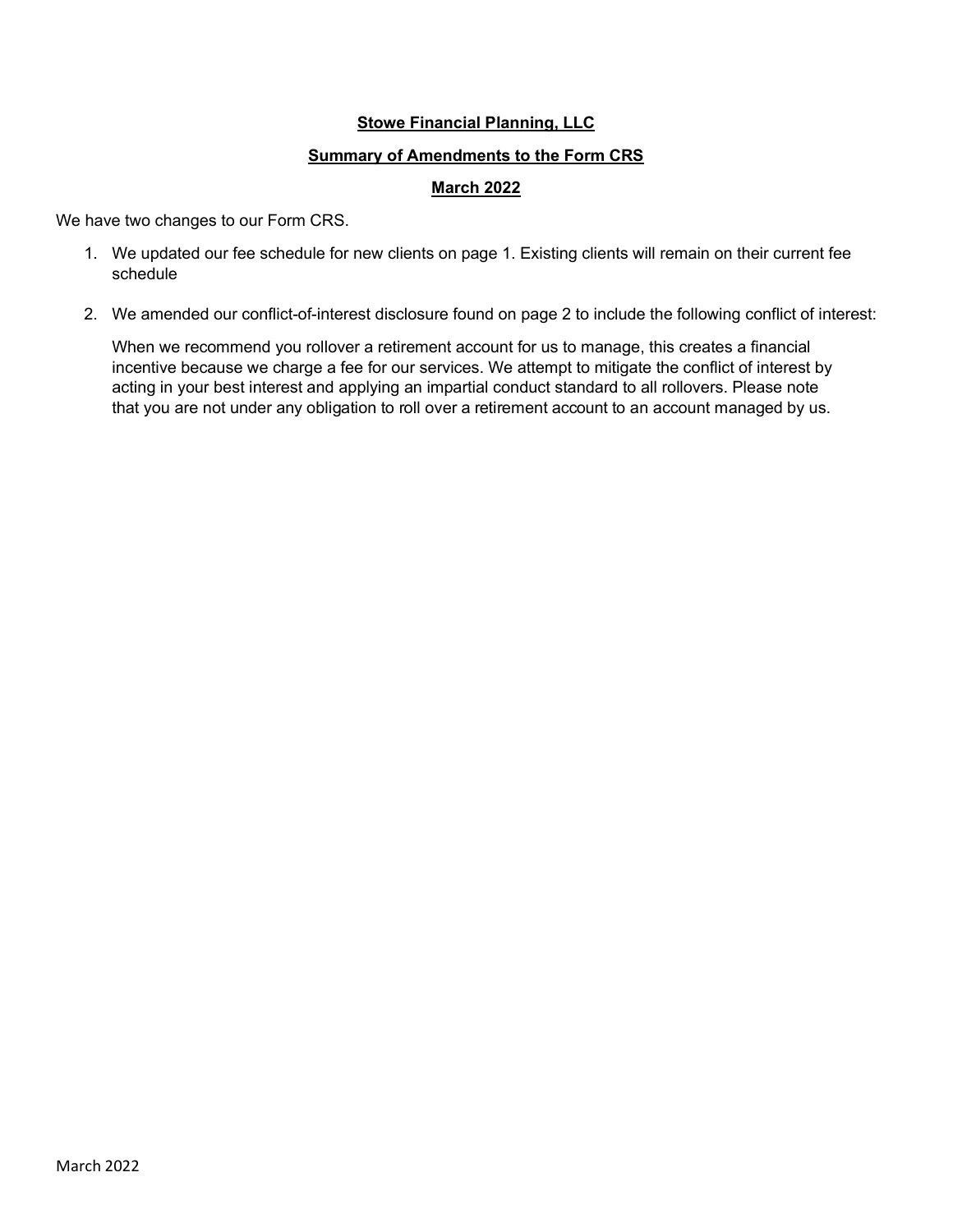## Stowe Financial Planning, LLC Relationship Summary

#### Introduction

Stowe Financial Planning, LLC is registered with the Securities and Exchange Commission as an investment adviser. Brokerage and investment advisory services and fees differ, and it is important for retail investors to understand the differences. Free and simple tools are available to research firms and financial professionals at Investor.gov/CRS, which also provides educational materials about broker-dealers, investment advisers, and investing.

#### Relationships and Services

### What investment services and advice can you provide me?

We offer investment advisory services to retail investors. We provide discretionary investment supervisory services, also known as asset management services; manages investment advisory accounts not involving investment supervisory services; furnishes investment advice through consultations; issues special reports about securities; and issues, charts, graphs, formulas, or other devices which clients may use to evaluate securities. Accounts are reviewed quarterly or more frequently when market conditions dictate.

On more than an occasional basis, SFP furnishes advice to clients on matters not involving securities, such as financial planning matters, taxation issues, and trust services that often include estate planning.

We require a minimum account size of \$500,000 of assets under management. We have the discretion to waive the minimum account size requirement.

#### Additional Information:

You can find more detailed information about the services we offer in Items 4 and 7 of our Firm Brochure.

## Conversation Starters:

- 1. "Given my financial situation, should I choose an investment advisory service? Why or why not?"
- 2. "How will you choose investments to recommend to me?"
- 3. "What is your relevant experience, including your licenses, education and other qualifications? What do these qualifications mean?"

## Fees, Costs, Conflicts, and Standard of Conduct

#### What fees will I pay?

For our financial planning services, we charge a minimum fee of \$2,500. The fee is a combination of a project planning fee and an additional fee based on the size of the portfolio, with a fee of up to 0.25% of liquid assets.

For our investment management services, we charge an annual fee based on a percentage of assets under management. For the first two years under contract, the annual service fee is billed quarterly in arrears according to the following tiered fee schedule:

| <b>Assets Under Management</b>                                                                                  | <b>Annual Fee</b>    |  |
|-----------------------------------------------------------------------------------------------------------------|----------------------|--|
| First \$1,000,000                                                                                               | Initial fee of 0.90% |  |
| Between \$1,000,000 and \$3,000,000                                                                             | <b>Plus 0.60%</b>    |  |
| Excess of \$3,000,000                                                                                           | <b>Plus 0.40%</b>    |  |
| Following the first two years, the annual service fee is billed according to the following tiered fee schedule: |                      |  |
| <b>Assets Under Management</b>                                                                                  | <b>Annual Fee</b>    |  |
| <b>First \$1,000,000</b>                                                                                        | Initial fee of 0.70% |  |
| <b>Next \$2,000,000</b>                                                                                         | <b>Plus 0.50%</b>    |  |
| <b>Excess of \$3,000,000</b>                                                                                    | <b>Plus 0.30%</b>    |  |
|                                                                                                                 |                      |  |

For clients with less than \$500,000 of investable assets a separate fee schedule is applied: